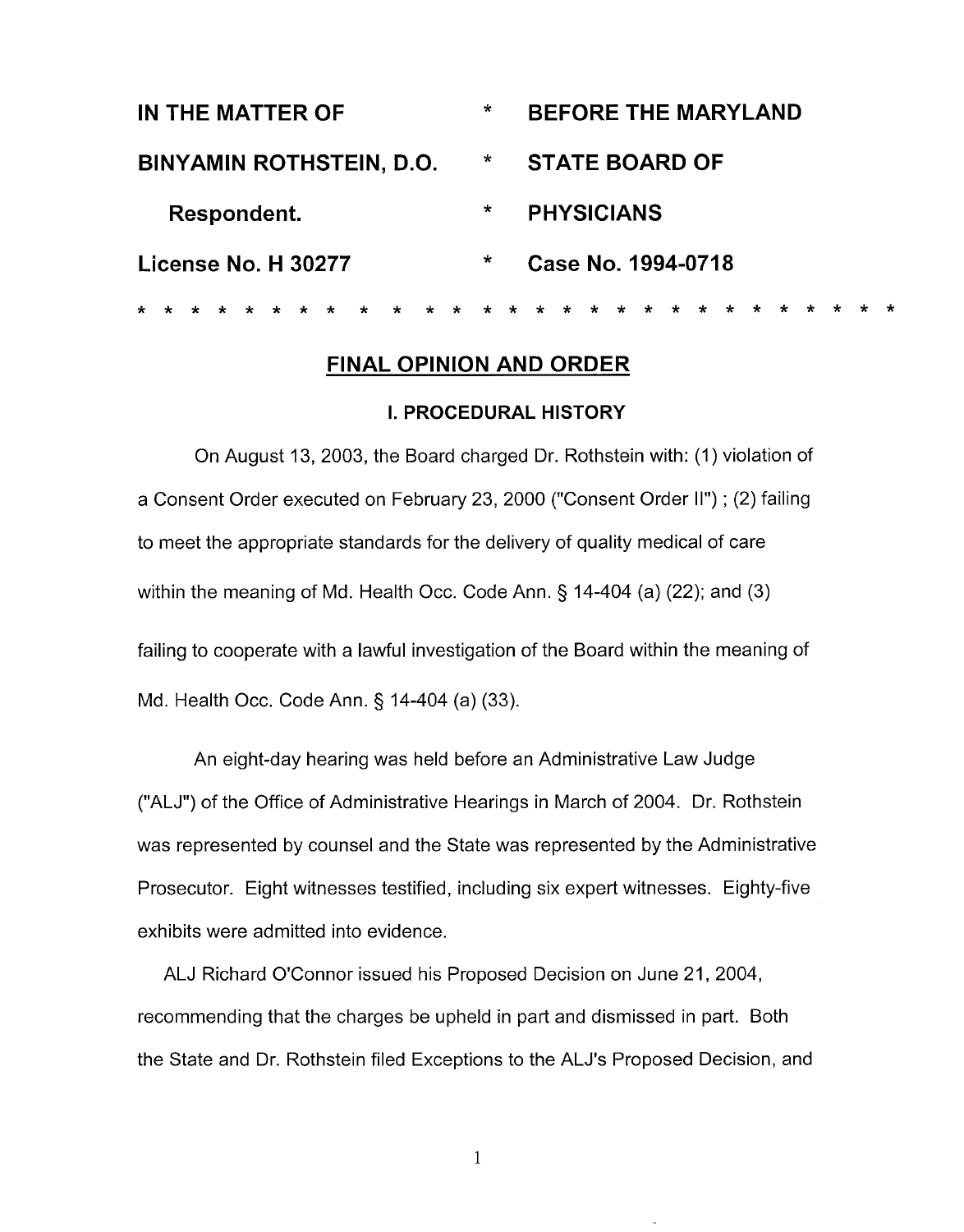both parties filed responses to each other's written Exceptions. An oral Exceptions Hearing was held before the Board on September 22, 2004.

This decision constitutes the Board's Final Opinion and Order in this case. In making this decision, the Board has considered the entire record in this case, including the transcript of the hearing and all exhibits admitted into evidence, the Proposed Decision of the AU and all of the arguments made during the Exceptions process by each of the parties.

The Board incorporates by reference and attaches as Attachment A to this Final Opinion and Order the Proposed Decision of the ALJ issued on June 21, 2004.

# **III. FINDINGS OF FACT**

# **a. Standard of Proof Employed**

The Board has applied the following standard of proof. With respect to allegations that Dr. Rothstein violated the standard of quality medical care, those allegations are treated as allegations of statutory violations of § 14-404 (a) (22) only, and all findings made have been made under the "clear and "convincing" evidentiary standard. With respect to the allegations of violations of conditions of probation specifically set out in Consent Order **II** (but excluding any general requirement in Consent Order II that Dr. Rothstein "comply with all laws governing the practice of medicine under the Act"), and also with respect to violation of § 14-404 (a) (33) of the Medical Practice Act, the preponderance of the evidence standard has been applied. The Board thus rejects the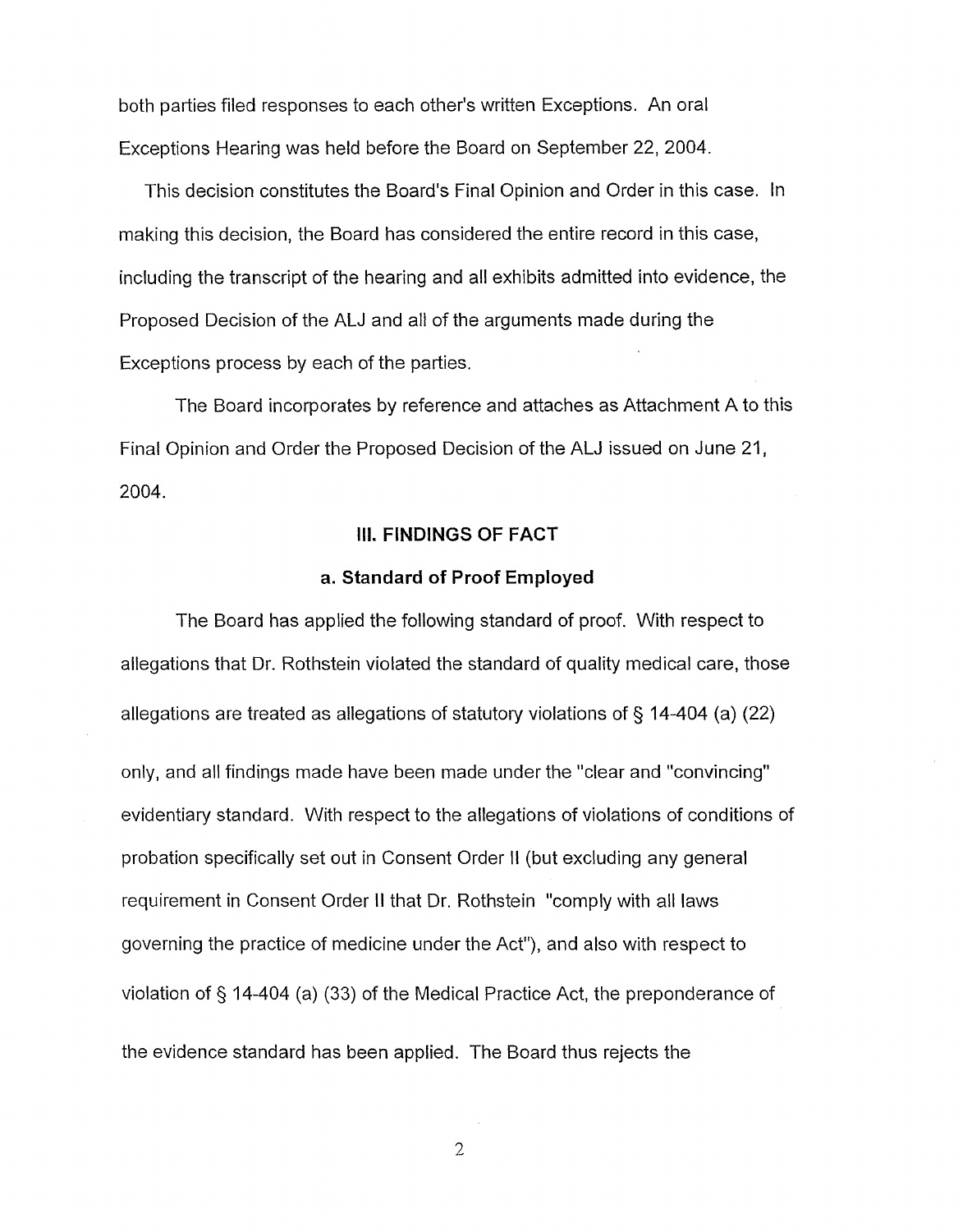Administrative Prosecutor's Exception regarding the standard of proof. The Board notes, however, that the proof in these latter two categories was also clear and convincing in any case.

## **b. History Of Prior Discipline**

First Charges: 1995

On June 28, 1995, the Board first charged Dr. Rothstein with violating appropriate standards of medical care within the meaning of Section 14-404 (a) (22) of the Medical Practice Act, Md. Health Occ. Code Ann. § 14-404 (a) (22).

Dr. Rothstein was charged with: (1) failing to evaluate or treat a patient presenting with symptoms of meningitis, and instead treating the patient with intravenous hydrogen peroxide; (2) failing to evaluate, diagnose, treat or refer to another physician a two-month-old baby who was experiencing seizures, and instead performing a manipulation; (3) failing to refer to the emergency room a 67-year-old patient with an x-ray finding of pneumonia and complaints of chest pain, shortness of breath, fever and a cough with bloody production, and instead administering four intravenous hydrogen peroxide treatments and three injections of vitamins and minerals; (4) diagnosing an prescribing medication for high blood pressure for a 57-year-old patient whose blood pressure readings were all normal, failing to order a chest x-ray after that patient had a positive tuberculosis test, failing to follow up on complaints suggestive of unstable angina, and failure to follow up on treatment administered by covering physician for a dental abscess, and instead administering hydrogen peroxide and mineral injections without a history or physical examinations supporting their use; (5) failing, in the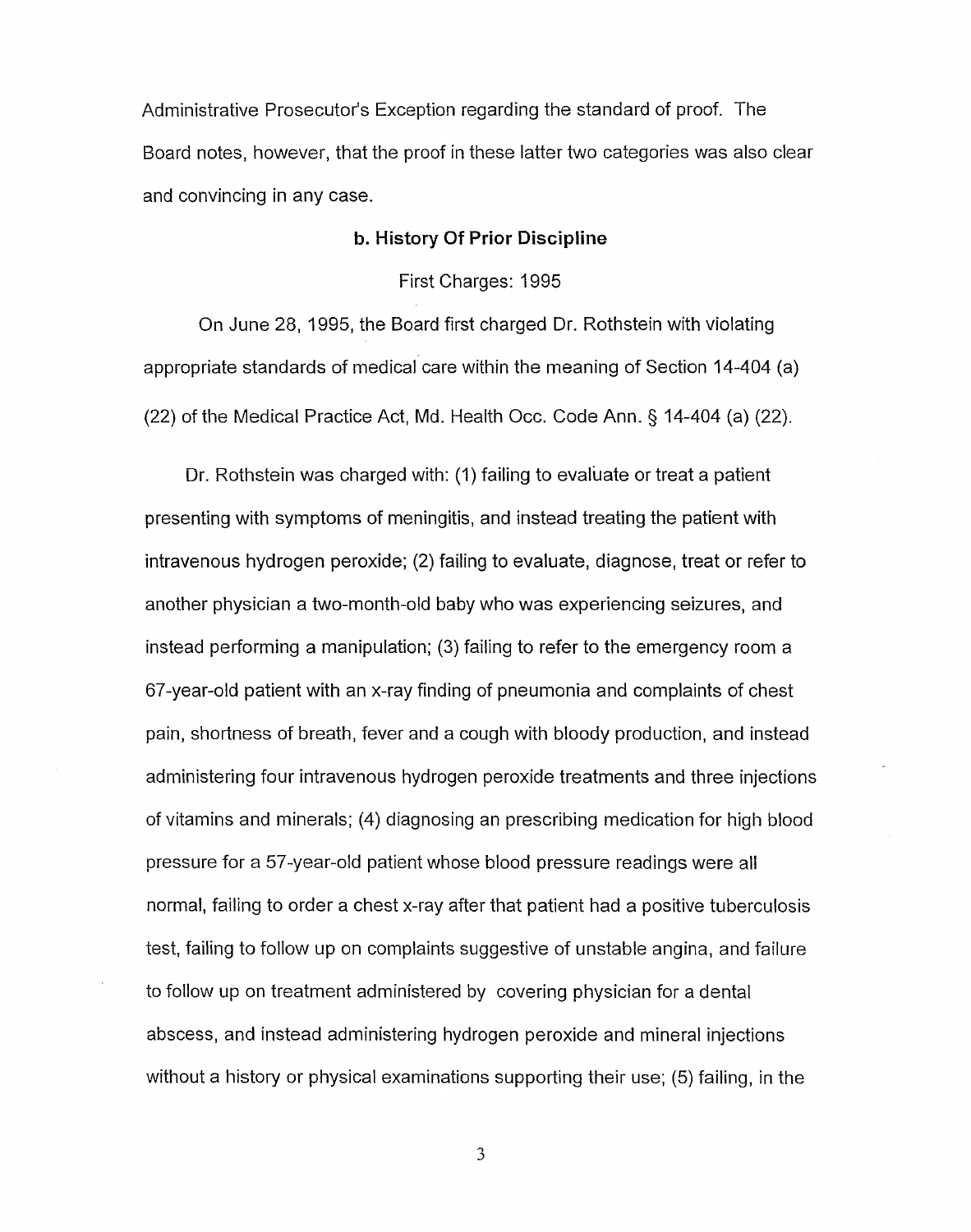case of an 82-year-old patient with dyspnea, swollen ankles, rales, pitting edema, wheezing, coughing and abdominal fluid, to treat the symptoms suggestive of congestive heart failure, and instead administering hydrogen peroxide intravenously; (6) failing to adequately evaluate a patient complaining of back pain who was in fact suffering from metastatic bone cancer, and instead injecting vitamins; (7) failure to do an adequate examination of the cause of fainting accompanied by shortness of breath and chest pain in a 72-year-old patient who died shortly thereafter of a myocardial infarction and congestive heart failure, and instead administering intravenous vitamins; (8) failing to adequately examine and evaluate a 46-year-old male complaining from lower back pain who was in fact suffering from metastatic bone cancer, and instead injecting intravenous vitamins and minerals; (9) administering intravenous hydrogen peroxide and vitamins after an inadequate examination which was not detailed enough to support the diagnoses of a patient complaining of dry throat, fatigue, muscle aches and lack of coordination; and (10) diagnosing a patient and treating that patient by intravenous hydrogen peroxide and vitamins and manipulation over eleven visits without a valid basis for that diagnosis in the physical findings.

## First Consent Order: 1996

Those charges were settled by a Consent Order of March 28, 1996. Under the terms of that Consent Order, Dr. Rothstein admitted that his care did not meet the statutory standard in these cases. Dr. Rothstein's license was suspended for ninety days and he was placed on probation for a period of three years. Dr. Rothstein was also required to employ a Board-approved mentor to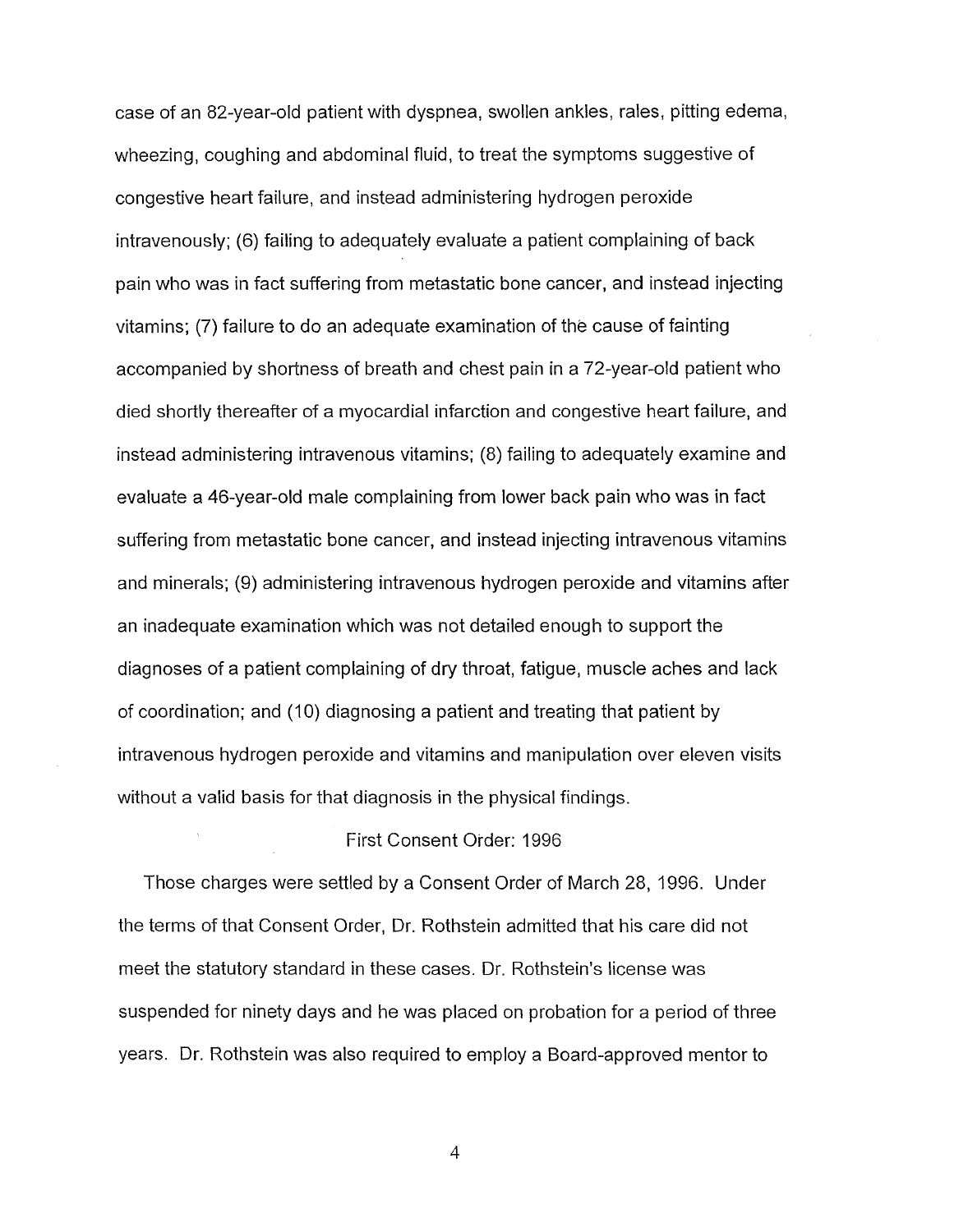monitor his care of patients, to develop Board-approved consent forms for alternative medicine, to complete a Board-approved documentation course, to complete a Physician Refresher or Retraining Program, and to complete a Board-approved course in electrocardiogram interpretation. He was also subject to subsequent peer review.

#### Second Charges; Consent Order II: 2000

On September 15, 1999, the Board charged Dr. Rothstein with violating the terms of the probation in the previous Consent Order by failing to meet appropriate standards of patient care. These charges were settled by a second Consent Order ("Consent Order 11")executed on February 23, 2000. In Consent Order II, Dr. Rothstein admitted once again that he had violated appropriate medical standards in the treatment of nine (of ten) patients whose care was reviewed by the Board.

The violations admitted in Consent Order II were similar to the original violations that had first caused the Board to charge Dr. Rothstein. All but one patient was given chelation therapy, vitamin injections and/or hydrogen peroxide injections, and many patients were given other treatments such as flaxseed oil; but once again serious medical problems for which conventional treatments are available were not evaluated or, if evaluated, not properly treated. In one patient, he failed to address the patient's shortness of breath, wheezing, high cholesterol and epigastric discomfort upon exertion, and he misinterpreted the patient's EKG. In another patient he also misinterpreted an EKG, failed to address the patient's Chronic Obstructive Pulmonary Disease, wheezing, and profound exercise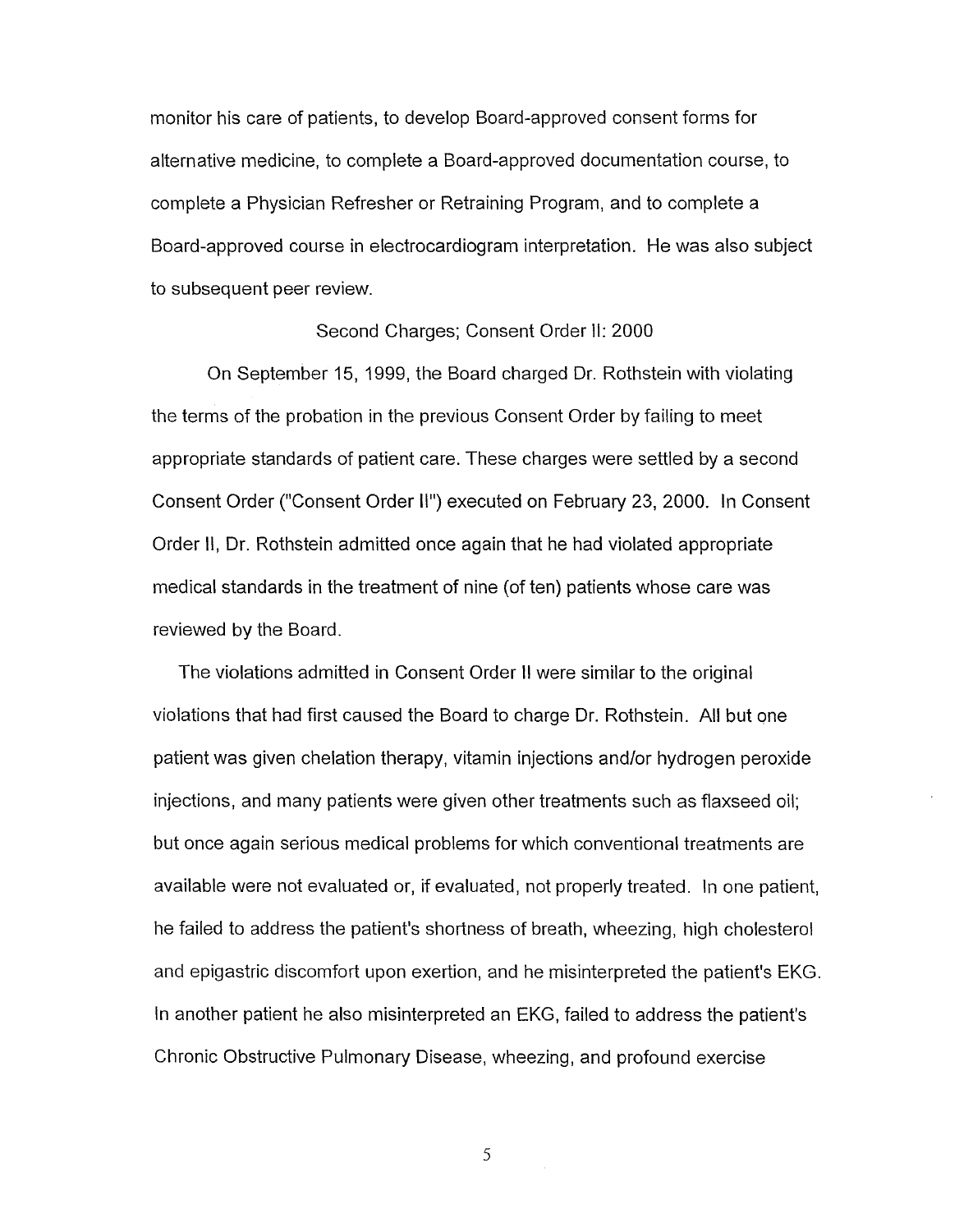intolerance, failed to order any pulmonary function tests, failed to monitor for the possible side effects of chelation therapy and failed to make any assessment of whether chelation therapy was effective. In another patient, he again failed to monitor for side effects of chelation therapy, failed to properly address the patient's high blood pressure and diagnosed a patient without a sufficient examination, based on the patient's word that her daughter had the disease. He prescribed a steroid to a patient whose blood levels of that steroid were normal, though that steroid could exacerbate her already high cholesterol problem, and he did not discuss the cholesterol problem with her. He treated a patient who had a history of cancer and a non-healing fracture of the right fibula with hydrogen peroxide and manipulation, but he failed to order an x-ray to check for metastatic cancer. He failed to evaluate another patient's chest pain. In another patient with shortness of breath and angina-like pain, he failed to address the angina issue at all and also failed to address the patient's abnormal thyroid tests or to address or treat the patient's elevated cholesterol.

In Consent Order II, Dr. Rothstein agreed with the facts alleged in the charging document and agreed to a disposition of the case by the imposition of probation and numerous conditions. The Board placed Dr. Rothstein on probation for three years and imposed many conditions, including the following conditions especially relevant to this case:

1. Dr. Rothstein was required to cease his practice of alternative or complementary medicine, and practice only traditional, conventional or osteopathic medicine. The term "alternative or complementary medicine"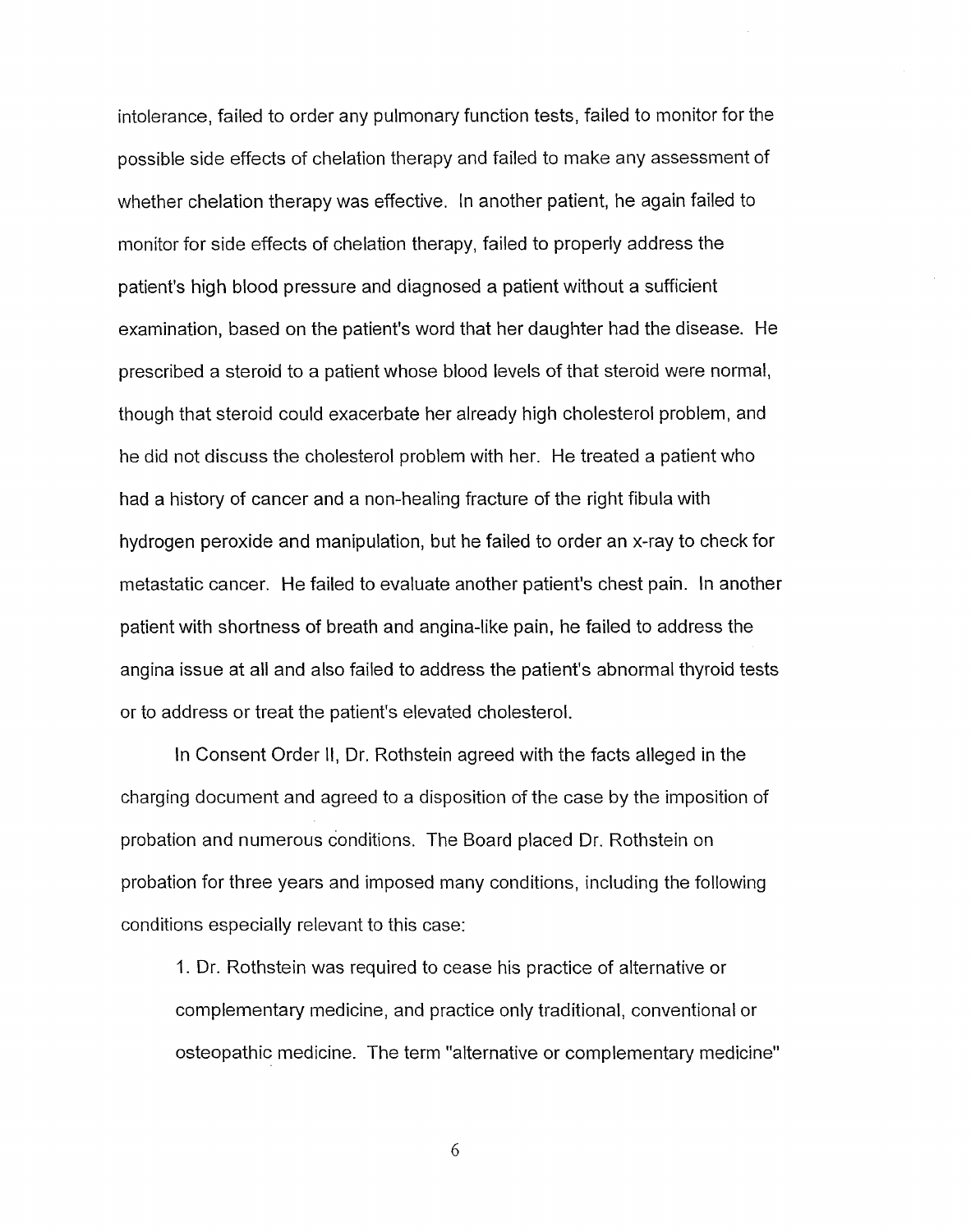was defined as including chelation therapy, hydrogen peroxide therapy, and vitamin therapy except for prescriptions for vitamins approved by the supervisor;

2. Dr. Rothstein was required to cooperate fully with the Board and its agents and employees in the monitoring, supervision and investigation of his compliance with the terms of the order.

# **c. Current Charges of Violating the Standard of Quality Care**

# **Patient A**

The Board adopts the ALJ's proposed findings of fact numbers 23 through 30. Dr. Rothstein, upon observing that his patient had a petechial rash over his entire back, failed to treat the rash or to order any tests to determine its cause. A petechial rash is a sign or thrombocytopenia, and it is a matter of some urgency that a CBC be ordered to evaluate the platelet count. Dr. Rothstein's failure to order a CBC in these circumstances constituted a violation of the standard of quality medical care.

Again with respect to Patient A, the Board adopts the ALJ's proposed findings of fact # 31 through 36. The Board additionally finds that Dr. Rothstein violated the standard of quality medical care when, upon observing atrophy in the patient, he failed to conduct or to order tests of motor function or reflexes or to offer the patient a referral to a neurosurgeon or other specialist who might conduct such an evaluation. The ALJ found that Dr. Rothstein did evaluate the patient's reflexes and strength (finding # 38), but the ALJ failed to note that this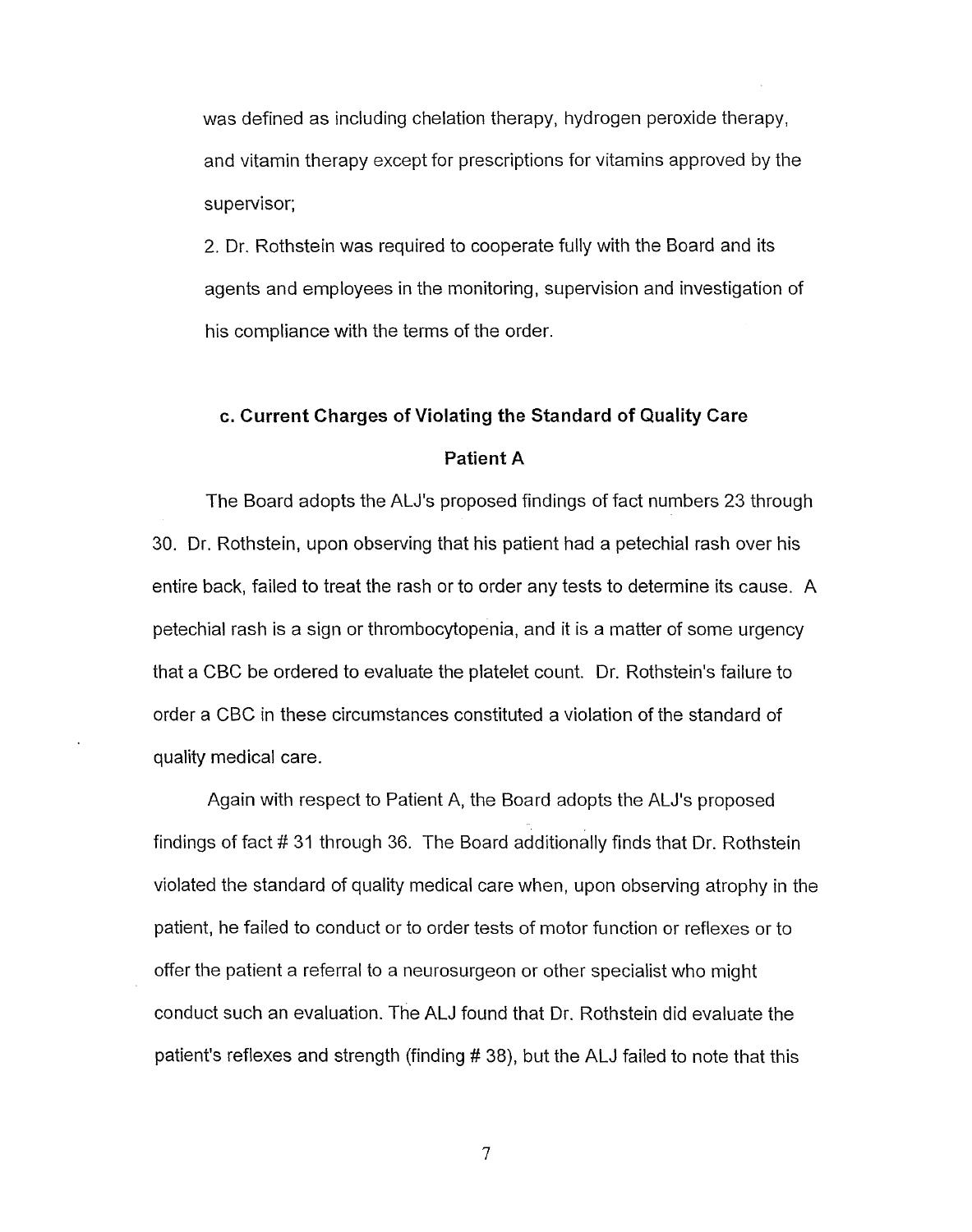evaluation took place a month before the finding of atrophy. The Board finds as additional facts that Dr. Rothstein did not evaluate the patient's reflexes and strength at all subsequent to his finding of thoracic outlet syndrome or his finding of atrophy.<sup>1</sup> The ALJ apparently failed to appreciate the significance of these findings or the fact that such findings call for subsequent strength and reflex testing or evaluation. The Board, therefore, finds that Dr. Rothstein's failure to conduct such tests, order tests or to offer a referral to specialist in the face of his own findings violated the standard of quality medical care. The Board credits the expert testimony of Dr. MacGregor on this point. The Board is not faulting Dr. Rothstein for his use of osteopathic manipulation on this patient, but he has an obligation as well to recognize the signs and symptoms that require medical testing and evaluation. As in the case of the petechial rash, Dr. Rothstein recorded a symptom clearly calling for further medical evaluation but failed to perform or order that evaluation. This places a patient in danger and violates the standard of quality medical care,

#### **Patient B**

The Board adopts the ALJ's proposed findings of fact # 39 through 42. The Board also agrees with the reasoning of the ALJ on this issue. The standard of quality care requires that, when prescribing testosterone to a female patient, the patient be individually warned of the possible severe side effects of the treatment, which include virilization (increased facial hair, deepening of the voice, and acne) and also that the warning be documented in the patient's chart. Dr. Rothstein violated this standard.

 $\frac{1}{2}$  See State's Ex. 11, FS 1004, 1003.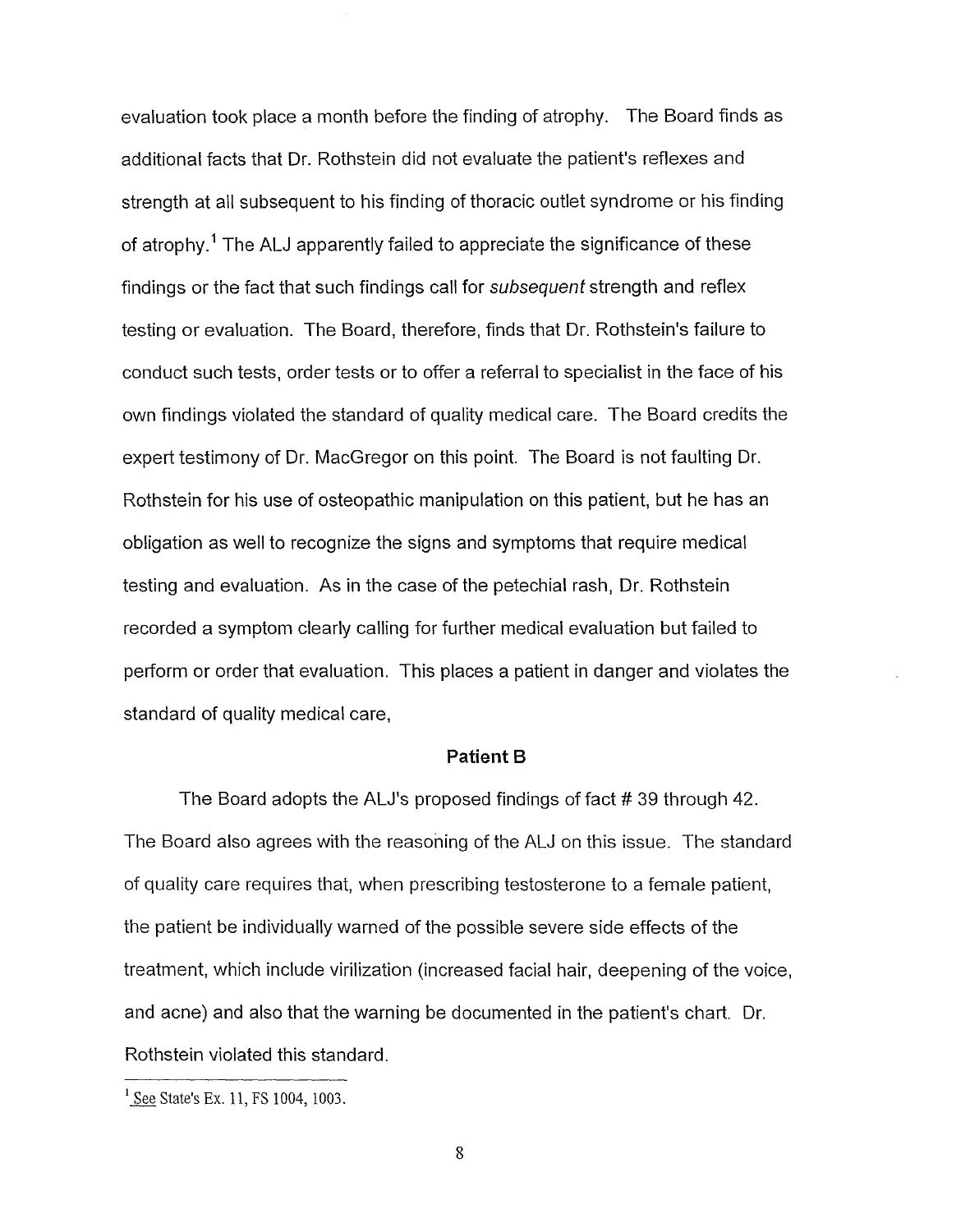Again with respect to Patient B, the Board adopts the ALJ's proposed findings of fact # 43 through 52. Dr. Rothstein improperly diagnosed and treated this patient for hypothyroidism with Armor Thyroid when the only acceptable test for hypothyroidism showed a THS of 3.88, which was within normal limits. Again, when the patient's THS subsequently was measured at 2.4, another normal reading, Dr. Rothstein not only continued Armor Thyroid inappropriately but also tripled the dose of Armor Thyroid to 45 mg.  $^2$  Whether caused by a lack of knowledge of appropriate diagnostic or treatment standards or by a simple unwillingness to accept them, Dr. Rothstein's provision of medical care to this patient was substandard. With respect to the charge that Dr. Rothstein failed to consider that his prescribing of Armor Thyroid may have caused this patient to develop iatrogenic<sup>3</sup> hyperthryroidism, the Board disagrees with the proposed finding of the ALJ. The ALJ failed to appreciate the significance of the possible effects of hyperthroidism, which include loss of bone mass and cardiac toxicity which could possibly cause cardiac arrhythmias, including atrial fibrillation. The Board is not finding that Dr. Rothstein caused severe iatrogenic hyperthryoidism in this patient, but his tripling of the dosage of Armor Thyroid in the face of continuing normal THS values raised the very real possibility of iatrogenic damage, and his chart shows no recognition of the possible danger to which he was subjecting this patient. Dr. Rothstein's treatment of this patient with Armor

 $^2$  The Board has considered Dr. Rothstein's evidentiary arguments against the ALJ's proposed findings on this issue but rejects them.

<sup>&</sup>lt;sup>3</sup> Iatrogenic means caused by the treatment itself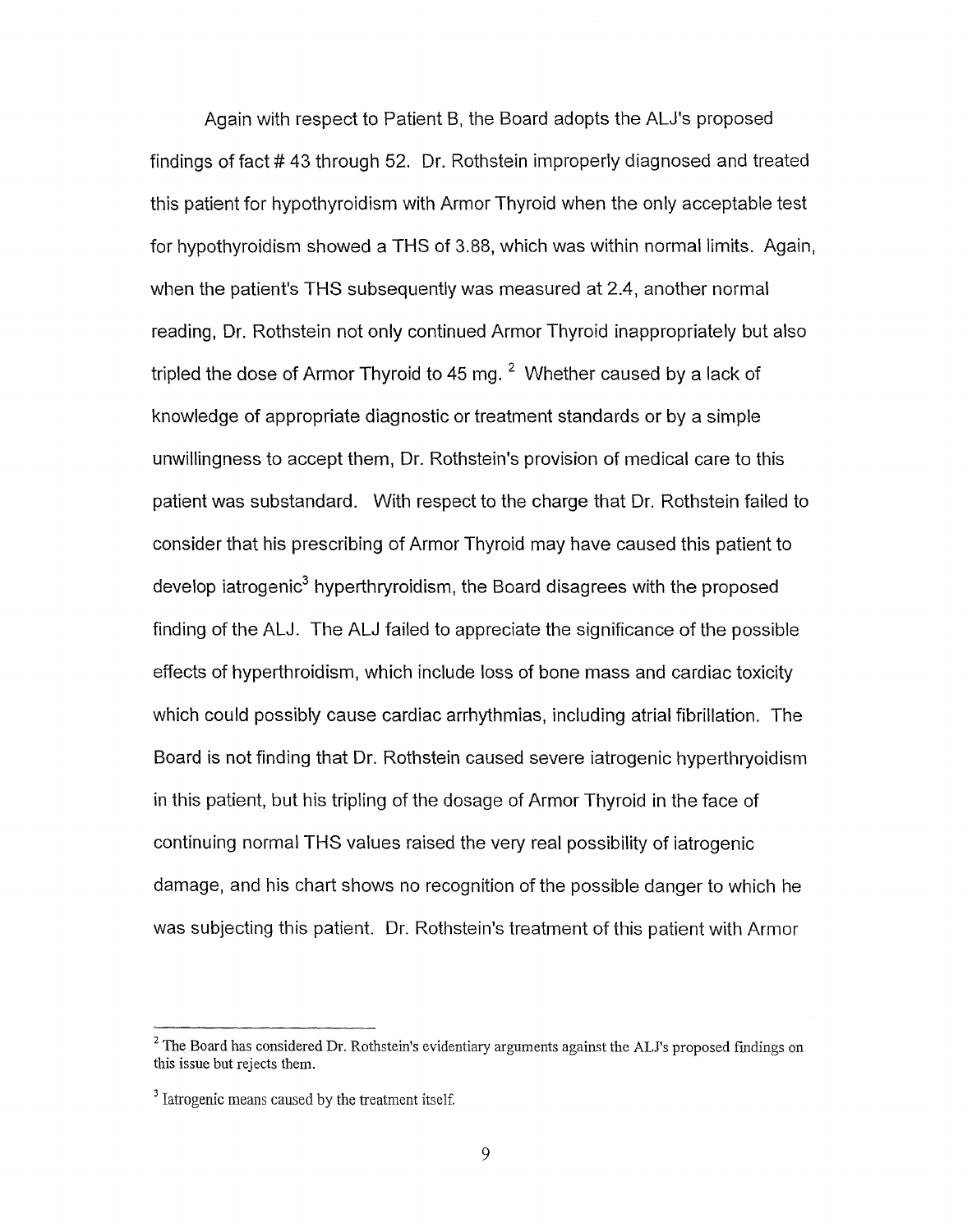Thyroid was not only unjustified by the patient's condition, but it also subjected this patient to the possibility of damage from this unnecessary treatment.

Again with respect to Patient B, the Board finds, in accordance with Dr. MacGregor's testimony, that there was no clinical indication for the prescription of progesterone to a woman post-hysterectomy who was not both: (1) experiencing hot flashes, and (2) intolerant of estrogen. This patient did not present both symptoms. Dr. MacGregor's testimony was based on sound medical principles, while that of the defense experts appears to the Board to be based on little more than medical wishful thinking. The Board credits the opinion of Dr. MacGregor and gives it more weight than did the ALJ on this issue.

#### **Patient C**

The Board adopts the ALJ's proposed findings of fact # 53-73. In addition, the Board adopts the ALJ's reasoning set out on pages 40 through 47 of the proposed decision. Once again, Dr. Rothstein failed to advise a female patient of the possible side effects of the testosterone he prescribed. Dr. Rothstein once again used the incorrect standard in deciding to treat this patient with Armor Thyroid, and he failed to consider that his administration of Armor Thyroid may have caused iatrogenic hyperthyroidism. In fact, in this case, Dr. Rothstein's treatment actually did cause iatrogenic hyperthyroidism. In addition, although the chart showed that this patient had been noncompliant in the past, and the test results at one point strongly pointed toward noncompliance, Dr. Rothstein also failed to inquire about compliance before carrying out his treatment. He recognized that the patient had hypertension, and he prescribed appropriate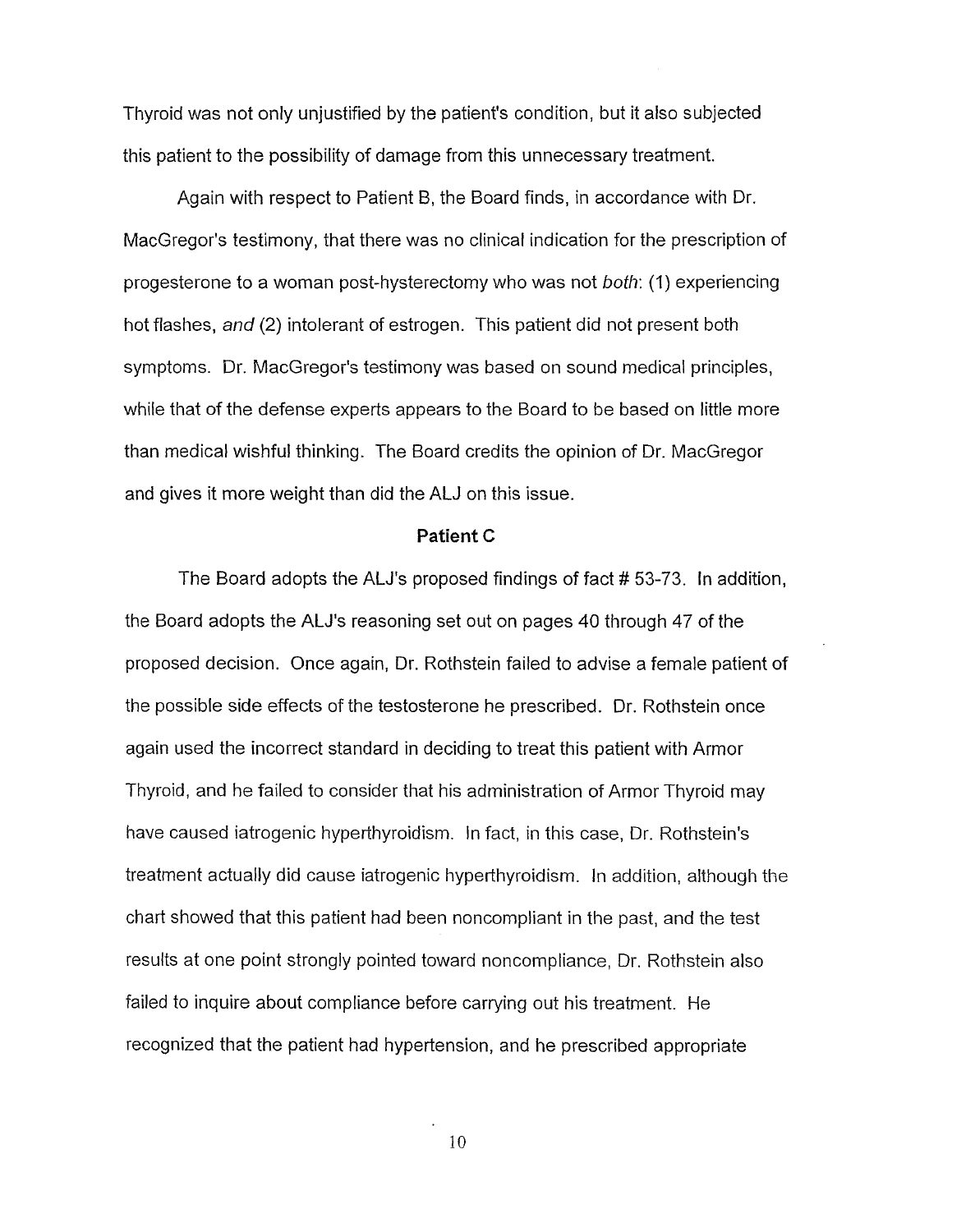medications at times, but he failed to check her blood pressure over a period of over four months. Each of these failures constitutes a violation of the standard of quality medical care.

The Board rejects Dr. Rothstein's evidentiary arguments in his Exceptions that he met the standard of quality care in his treatment of Patients A, Band C. The findings above reflect substandard care, not reasonable "differences of opinion" or "differences in semantics about a rash." Dr. Rothstein provided substandard care to these patients.

#### **Patient E**

The Board agrees with the proposed findings of the ALJ that it was not proven by clear and convincing evidence that Dr. Rothstein's treatment of this patient with a sinus problem violated the standard of quality care. The Board agrees that it was not proven by the requisite standard of proof that the patient necessarily required antibiotics, decongestant therapy, steam or saline treatment at the time of these particular visits to Dr. Rothstein. The Board rejects the Administrative Prosecutor's Exception with respect to the treatment of Patient E.

**d. Failure to Cooperate with a** Lawful Investigation **of the Board**

The Board adopts the ALJ's proposed factual findings # 20 through 22. When Dr. Rothstein received the Board's subpoena for any and all medical records for six patients, he supplied some of the records but failed to supply the patient consent forms which he had had the patients sign. Almost two years later, and then only in response to a second subpoena specifically naming the patient consent forms, did Dr. Rothstein produce these forms.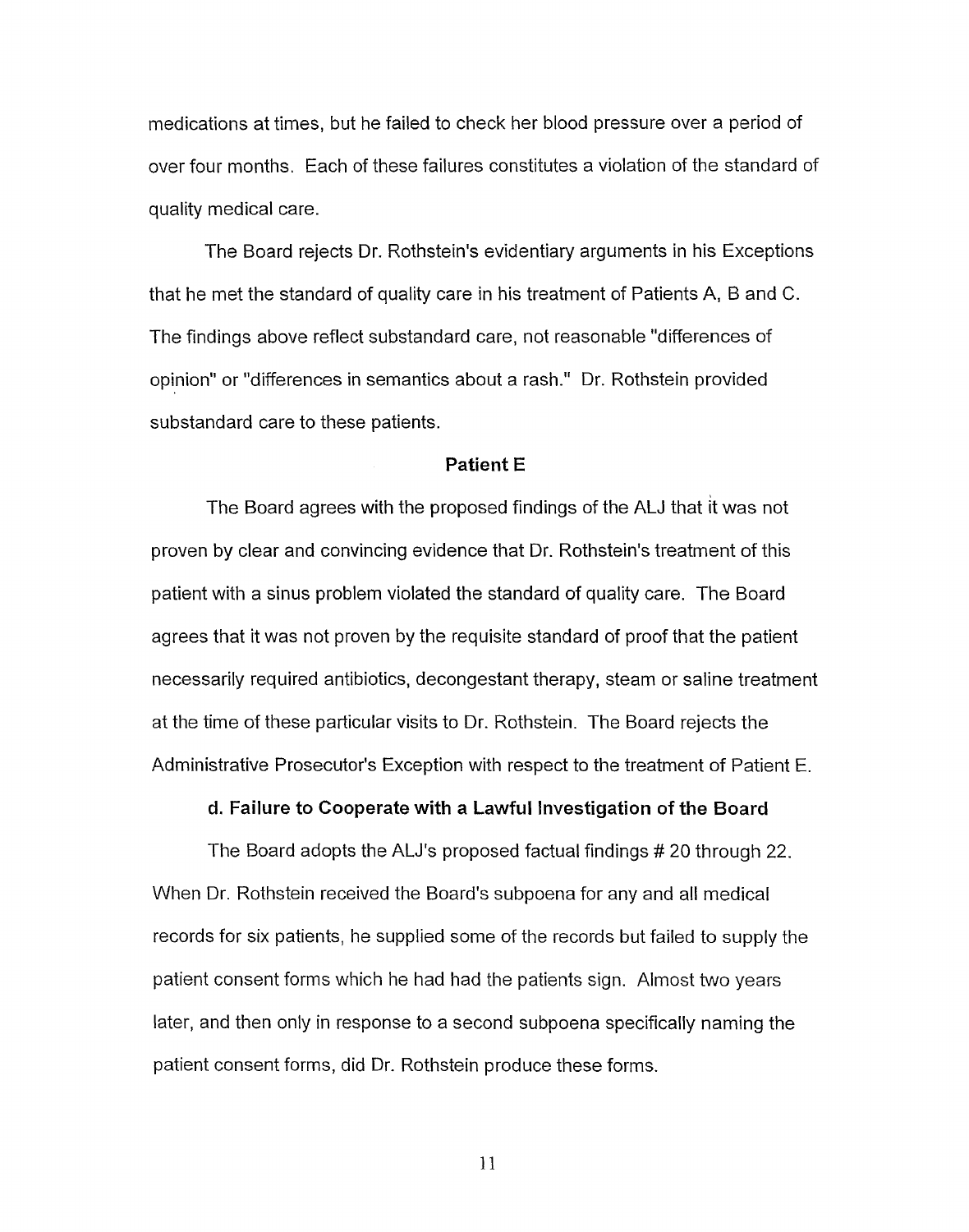The Board agrees with the ALJ's evaluation of the evidence on this issue set out on pages 50-51 of the Proposed Decision. The Board, like the ALJ, finds Dr. Rothstein's testimony on this issue not credible. The patient consent forms, in and of themselves, were strong evidence that Dr. Rothstein may have been intentionally violating Consent Order II. For example, the patient consent forms describe his treatment unequivocally:

It is important to understand that these theories and treatments are considered by most physicians to be "alternative treatment" and not supported by generally accepted scientific evidence.

Considering that Dr. Rothstein was under an obligation under Consent Order II to cease his practice of alternative or complementary medicine, and practice only traditional, conventional or osteopathic medicine, these consent forms were, on their face, strong evidence that Dr. Rothstein may have intentionally violated Consent Order II. The Board infers that Dr. Rothstein's failure to provide the patient consent forms in response to the subpoena was not inadvertent or the result of a misreading of Board communications, but was a deliberate act calculated to prevent the Board from obtaining evidence in the medical record which might show that he was guilty of violating Consent Order II.

Dr. Rothstein has an affirmative duty to "cooperate" with the Board under the statute, Md. Health Occ. Code Ann. § 14-404 (a) (33). Consent Order II also specifically warned Dr. Rothstein of his duty to cooperate with the Board. Dr.

Rothstein failed to cooperate with the Board's investigation. His deliberate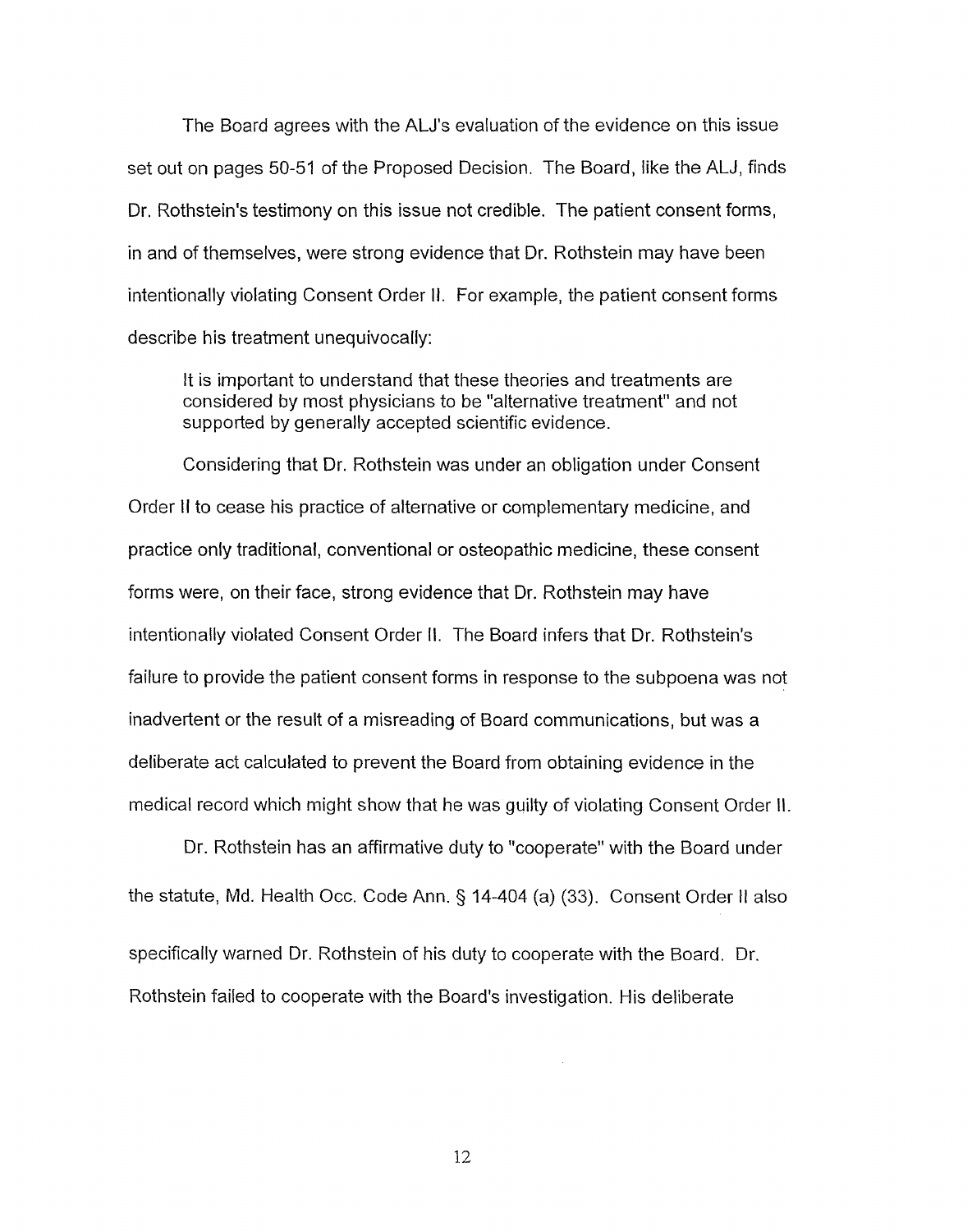withholding of possibly critical evidence over a long period of time is an extremely serious offense.<sup>4</sup>

### **e. Violation of Consent Order II**

Consent Order II required Dr. Rothstein to:

terminate his practice of "alternative" or "complimentary" medicine and shall practice only "traditional," "conventional" or osteopathic medicine for the entire period of the probation.

Dr. Rothstein violated this provision by treating Patient E with a substance known as Kali Bich. The State's expert, Dr. MacGregor, testified that such treatment was not within the range of any conventional treatment of which she is aware. The Board is confident that Dr. MacGregor has knowledge of the range of therapies accepted in "traditional" and "conventional" medicine, and the Board infers that Dr. MacGregor has not heard of any such therapy because it is not a therapy accepted in traditional or conventional medicine.<sup>5</sup> This inference is in conformity with the Board's collective experience in traditional and conventional medicine.<sup>6</sup> The Board, based on its own knowledge and experience, simply gives more weight to Dr. MacGregor's opinion on this issue than did the ALJ.

Dr. Rothstein also clearly violated Consent Order \I by administering intravenous colchicine to Patient A. Although colchicine is not a vitamin, Dr. Rothstein included it in his "vitamin cocktails" for this patient. Dr. Rothstein was charged with practicing alternative or complimentary medicine by the use of

<sup>&</sup>lt;sup>4</sup> The Board rejects Dr. Rothstein's contentions in his Exceptions that he did cooperate with the Board

<sup>&</sup>lt;sup>5</sup> There is no issue of Kali Bich being an osteopathic treatment

<sup>&</sup>lt;sup>6</sup> The Board notes that even Dr. Teitelbaum was unfamiliar with the substance, and that Dr. Blood does not use it.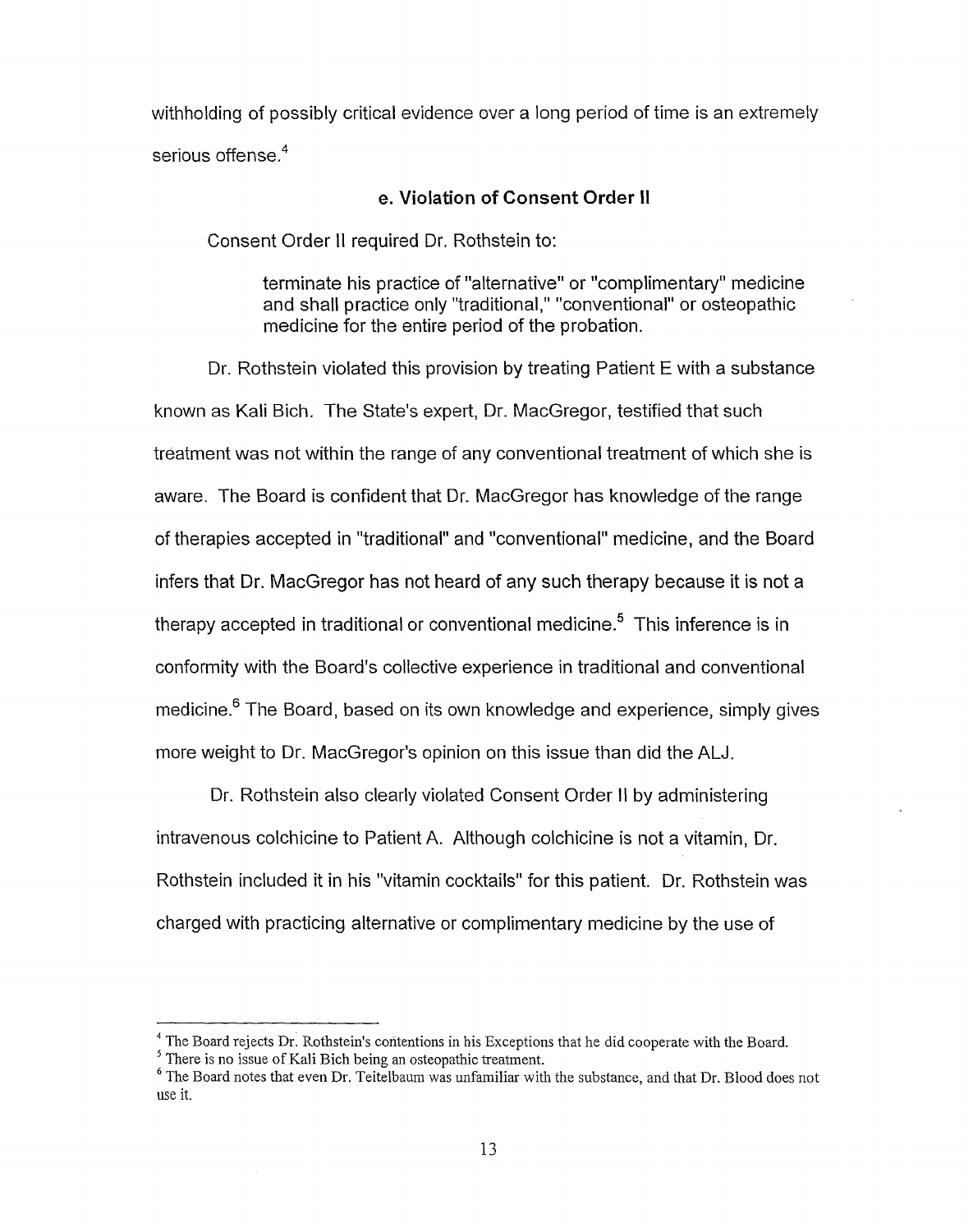these "cocktails" containing colchicine. See Charges  $# 25 \& 26.7$  The expert testimony of Drs. MacGregor and Braman was more convincing to the Board than the testimony to the contrary. Treatment with colchicine, which can cause GI toxicity and possible cardiac arrhythmias, does not constitute conventional or traditional medical treatment, except for acute gouty arthritis. This patient did not suffer from acute gouty arthritis. The testimony of these experts also comports with the Board's own experience. The Board also notes that Dr. Rothstein himself admitted on one of his patient forms that the administration of colchicine was considered alternative medical treatment. This was a clear and obvious violation of Consent Order II.

The Board agrees with the ALJ that the evidence was insufficient to prove that the osteopathic treatment provided to these patients violated Consent Order II or the standard of quality care in and of itself.

Dr. Rothstein also violated Consent Order II by providing intravenous vitamins to all four of these patients. The ALJ found that there was no serious dispute that the provision of intravenous vitamin therapy constitutes alternative medicine, and the Board agrees. Consent Order II explicitly prohibited Dr. Rothstein from practicing alternative medicine for the term of probation. In addition to prohibiting alternative medicine in general, Consent Order II also specifically prohibited "vitamin therapy," with the exception of "prescriptions for vitamins approved by the physician's supervisor."

Dr. Rothstein's argument, that the exception for "prescriptions" overrides not only the specific prohibition of "vitamin therapy" but also the general

<sup>&</sup>lt;sup>7</sup> The ALJ's statement that the administration of colchicine was not an issue is simply not correct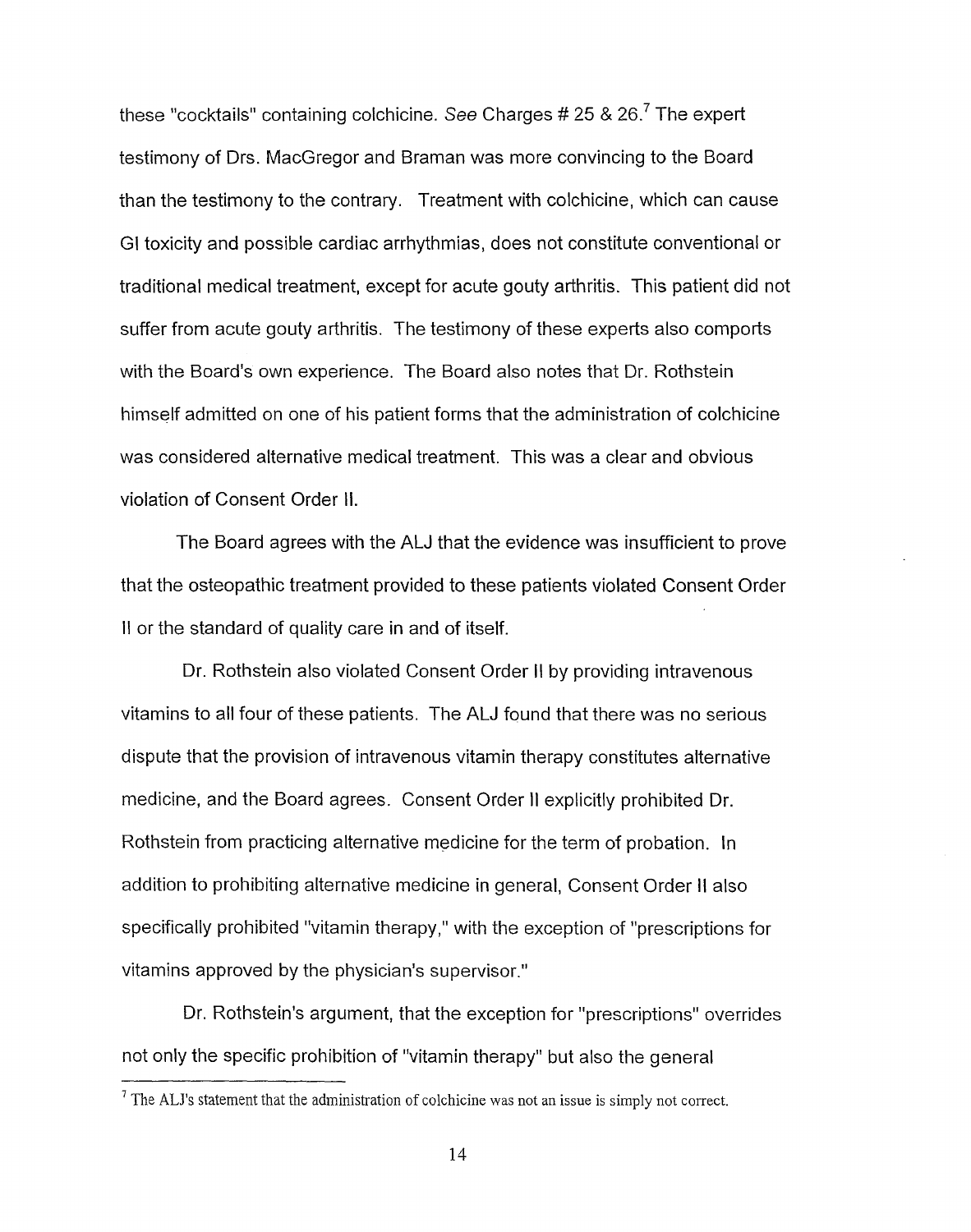prohibition of alternative medicine, is rejected. Even under the definition put into evidence by Dr. Rothstein, a prescription is an "order for medication, therapy or therapeutic device which ultimately goes to a person properly authorized to dispense or perform the order." (Rothstein Exhibit 1) This definition comports with the Boards' understanding of a prescription to mean an order by a physician to someone else (usually a pharmacy but at times other practitioners, such as nurses or physical therapists) for medication or treatment. It certainly does not mean a physician's decision to perform a treatment himself or herself without the involvement of another provider. Dr. Rothstein's notations in the chart that he performed these treatments do not constitute prescriptions. These notations do not even meet even the basic requirements for a medical "order," since they do not even indicate the dosage. And in any case, the Board concludes that a physician's decision to personally perform a treatment is not a prescription. In addition, in the grammatical context of Consent Order II, to read the exception for "prescriptions" to allow intravenous vitamin therapy would be illogical, for there would be no need for the express prohibition of "vitamin therapy" if there was an exception which allowed all types of vitamin therapy. Since Dr. Rothstein was performing "alternative" medical treatment and "vitamin therapy," this was an additional violation of Consent Order II.<sup>8</sup>

Consent Order II came about because Dr. Rothstein had violated the standard of quality medical care numerous times and had been charged on two separate occasions. On the first occasion, Dr. Rothstein administered

 $^8$  Even if Dr. Rothstein had produced persuasive evidence that "IV Vitamin Cocktails" now had scientific backing -- and he did not- "IV Vitamin Cocktails" would still constitute "vitamin therapy" and thus still be prohibited by Consent Order II. His Exception raising this point is thus rejected.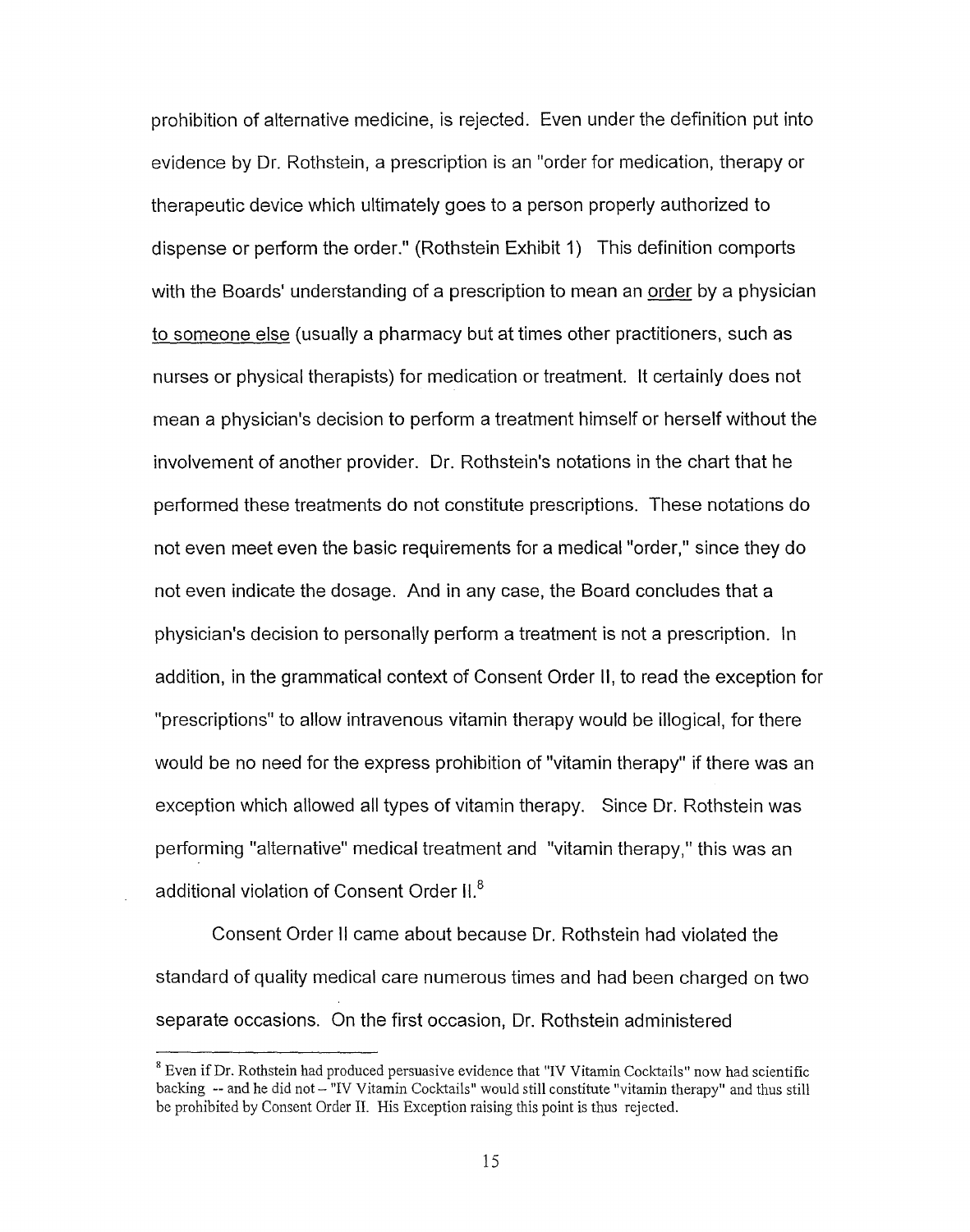intravenous hydrogen peroxide to several patients but failed to evaluate symptoms of meningitis, pneumonia, unstable angina and congestive heart failure; he prescribed intravenous injections in other patients while failing to evaluate bone cancer (twice) and congestive heart failure. On the second occasion, he provided chelation therapy and intravenous vitamin injections but failed to properly evaluate shortness of breath (twice), EKGs (twice), high blood pressure, and the indications of cancer.

One or more of these three alternative medicine treatments were involved in almost all of these instances of substandard care: (1) hydrogen peroxide injections; (2) chelation therapy; and (3) intravenous vitamin therapy. When Consent Order II provided specifically that "chelation therapy, hydrogen peroxide therapy and vitamin therapy" were prohibited, the obvious intent was to prohibit especially these three particular alternative medicine treatments that had repeatedly distracted Dr. Rothstein in the past from dealing with his patients' critical medical problems. To read the word "prescriptions" as overruling the entire prohibition of vitamin therapy would be unjustified in the face of the Board's obvious concern that Dr. Rothstein had been using intravenous vitamin therapy, chelation therapy, and hydrogen peroxide therapy while ignoring his patients' potentially fatal symptoms. It is clear that the intent of Consent Order II was to protect the public by prohibiting all three (not just two) of those specific practices which had so distracted Dr. Rothstein from providing adequate medical care in the past.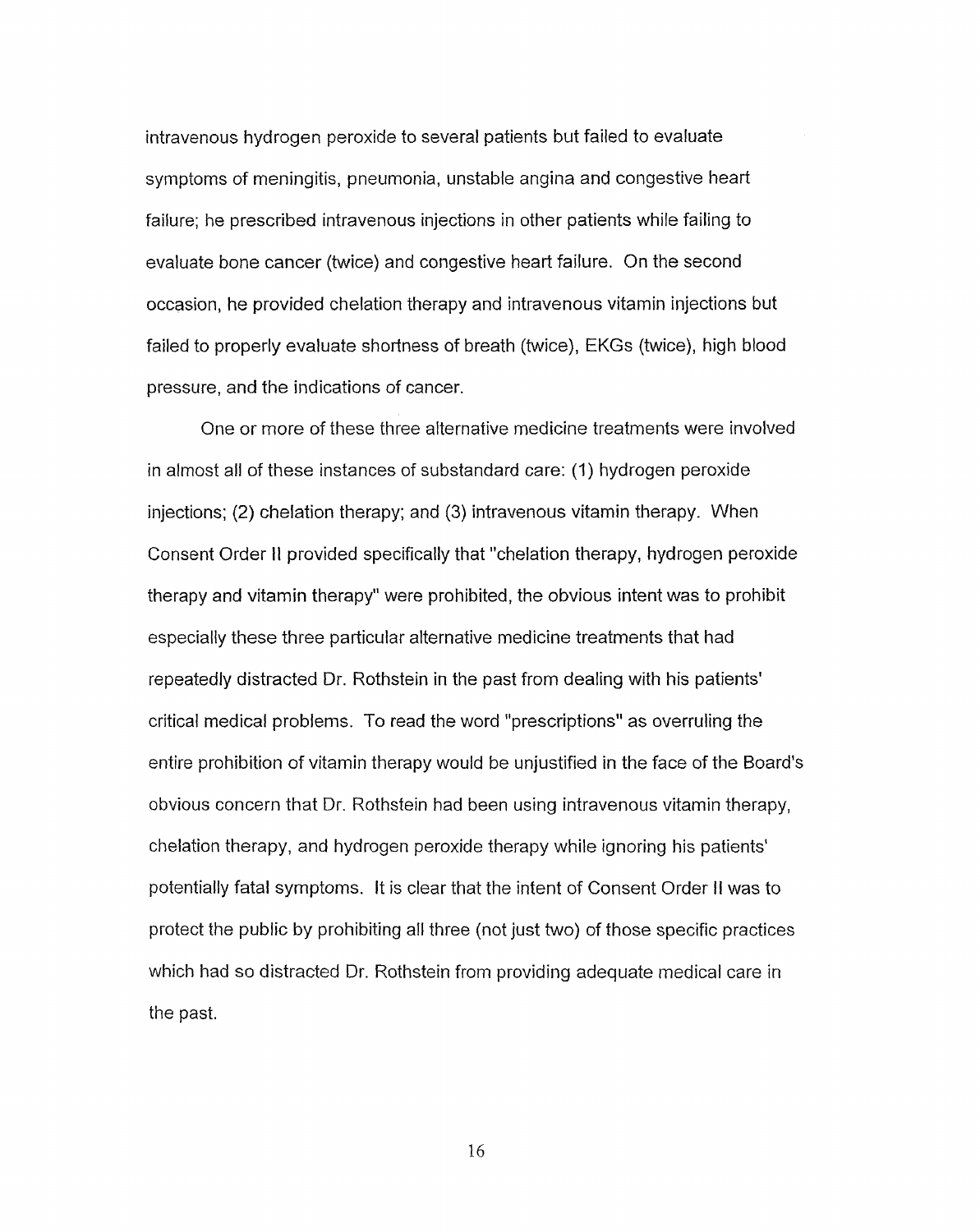### **IV. CONCLUSIONS OF LAW**

By providing substandard care to Patients A, Band C, as set out in the findings of fact above, Dr. Rothstein failed to provide "quality medical or surgical care" as those terms are used in the Medical Practice Act, in violation of that Act at Md. Health Occ. Code Ann. § 14-404 (a) (22).

Dr. Rothstein failed to cooperate with a lawful Board investigation within the meaning of Md. Health Occ. Code Ann. § 14-404 (a) (33) when he withheld the consent forms from his response to the Board's investigative subpoena for any and all medical records.

Dr. Rothstein violated the probationary terms of the Consent Order of February 23, 2000 by practicing alternative medicine during the term of the probation.

### **V. SANCTION**

The Board has attempted to work with Dr. Rothstein for a decade. In the first Consent Order, every effort was made to accommodate his desire to practice alternative medicine, as long as he provided his patients with informed consent, did his patients no harm and did not neglect their conditions that required traditional medical evaluation or treatment. The first Consent Order was not effective in protecting the public health, because he continued to neglect his patients' serious medical symptoms and conditions. Despite this failure, the Board once more entered into a consent order, Consent Order II, with Dr.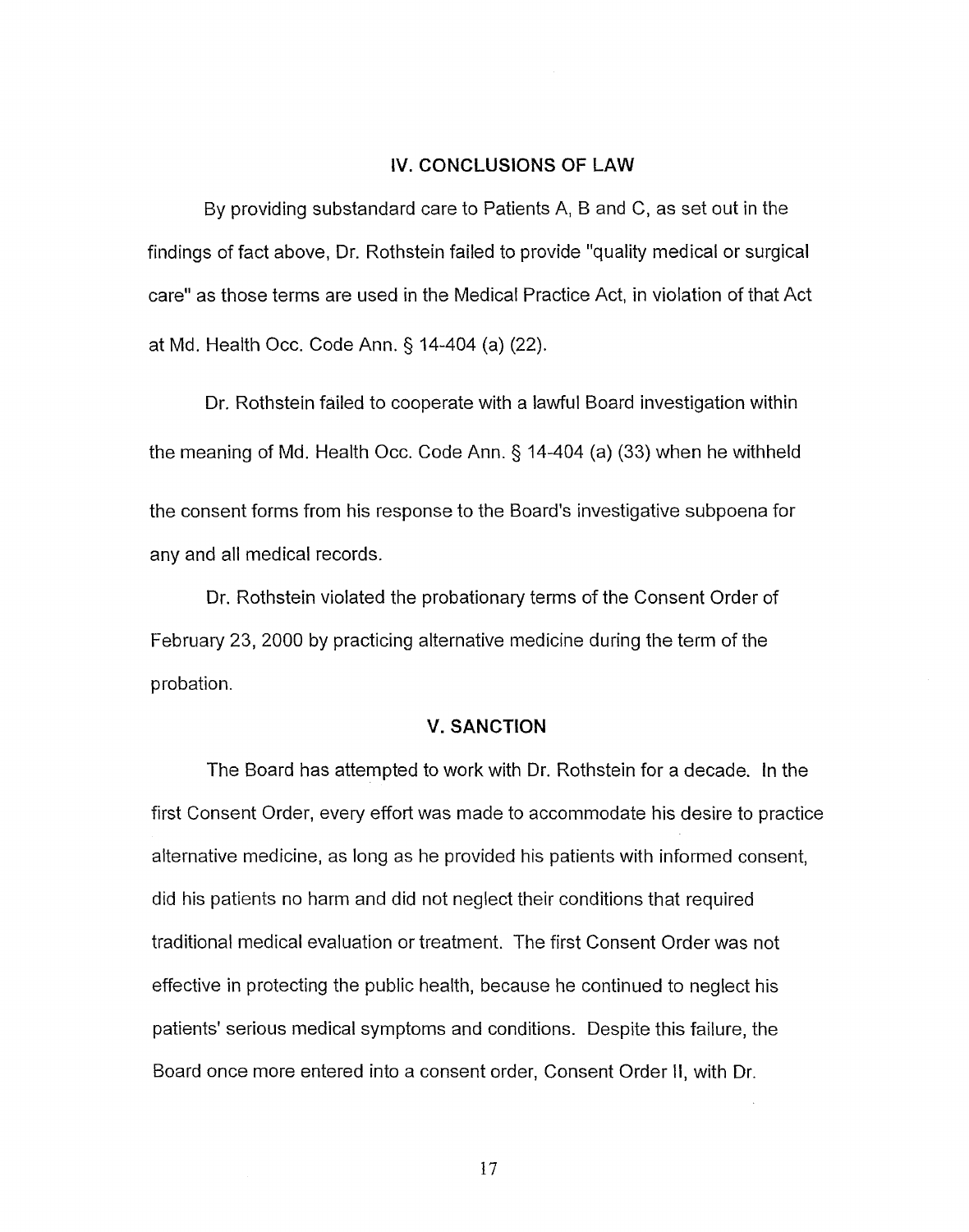Rothstein. This second time, however, the Board attempted to alleviate any danger to the public by prohibiting him from practicing alternative medicine and requiring that he practice competent conventional medicine. He was also ordered to "cooperate fully with the Board at all times" in the Board's oversight of his practice.

Dr. Rothstein did not cooperate with the Board, and in fact he failed to disclose to the Board in response to its investigative subpoena certain documents from the medical files which on their face appeared to show that he was continuing to practice alternative medicine in violation of Consent Order II. This violation of Section 14-404 (a) (33) is extremely serious in the Board's view, since it has destroyed the trust which the Board must have in the cooperation of a physician before it can allow that physician to practice medicine even under supervision.

After years of probation, peer reviews and supervision, Dr. Rothstein continues to practice substandard medicine. His failure to order a CBC when Patient A displayed a petechial rash, his treatment of Patient B with Armor Thyroid without medical justification, and his inappropriate treatment of Patient C with Armor Thyroid without consideration of the fact that his treatment may be causing iatrogenic hyperthyroidism, are alone sufficient examples of continued substandard care to convince the Board that Dr. Rothstein is not capable of being re-educated and will pose a danger to the public if allowed to continue to practice. The additional findings of substandard care proposed by the ALJ and found by the Board are also of serious concern to the health of his patients. The